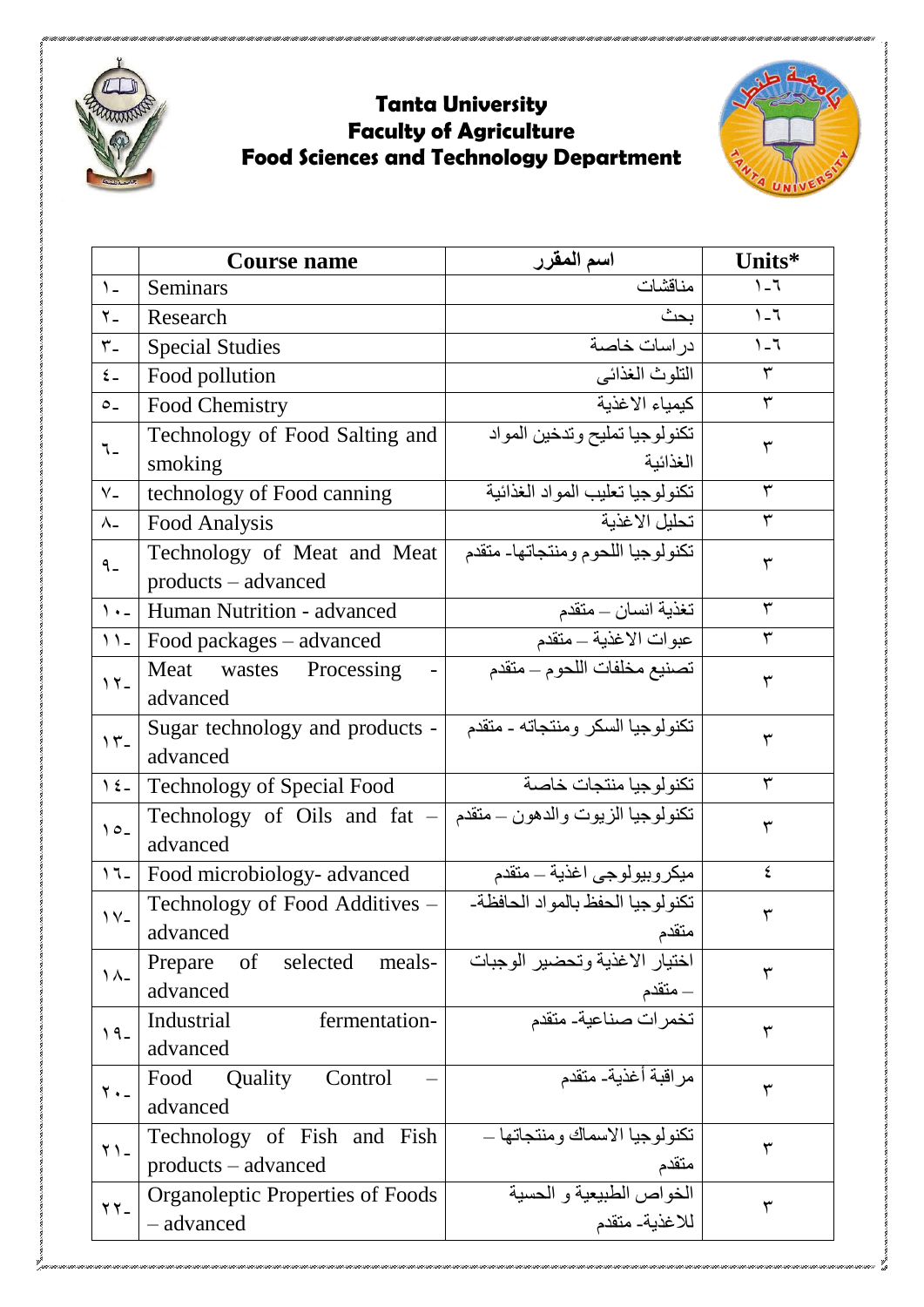| $\tau$                    | تكنولوجيا التجميد والتجفيف- متقدم   Technology of Freezing and |                                |   |  |  |
|---------------------------|----------------------------------------------------------------|--------------------------------|---|--|--|
|                           | $drying - advanced$                                            |                                |   |  |  |
| $\gamma \xi$ <sub>-</sub> | Technology of irradiated Food                                  | تكنو لوجيا الحفظ بالاشعاعات    | ٣ |  |  |
|                           |                                                                | المرئية                        |   |  |  |
| $70 -$                    | <b>Nutritive Value of Foods</b>                                | القيمة الغذائية للاغذية        | ٣ |  |  |
| $\Upsilon$ $\Upsilon$     | Food poisoning                                                 | التسمم الغذائي                 | ٣ |  |  |
| $\gamma$ $\gamma$         | Aromatic extracts - advanced                                   | مستخلصات عطرية- متقدم          | ٣ |  |  |
| $\lambda$ -               | Microbial foods                                                | الاغذية الميكروبية             | ٣ |  |  |
| $Y$ 9 - $ $               | <b>Extraction of Essential Oils</b>                            | استخلاص الزيوت العطرية         | ٣ |  |  |
| $r \cdot$ -               | Industrial fibers<br>and<br>their                              | الالياف الصناعية وكيميائها     | ٣ |  |  |
|                           | Chemistry                                                      |                                |   |  |  |
| $\mathbf{r}$ ) -          | their<br>Fibers<br>and<br>mixtures                             | تصنيع الالياف ومخاليط الالياف  |   |  |  |
|                           | industrialization                                              |                                |   |  |  |
| $\mathbf{r}$              | <b>Technology of Sugar and Sweets</b>                          | تكنولوجيا السكر والحلوى        | ٣ |  |  |
| $rr_{-}$                  | Technology of Oils and fats                                    | تكنولوجيا الزيوت والدهون       | ٣ |  |  |
| $r_{\xi-}$                | Food Technology                                                | تكنولوجيا الاغذية              | ٣ |  |  |
| $ro_{-}$                  | <b>Fundamentals</b><br>of<br>Human                             | أساسبات تغذبة انسان            | ٣ |  |  |
|                           | Nutrition                                                      |                                |   |  |  |
| $\mathbf{r}$              | of<br>Preparation and Writing                                  | طر ق اعداد وكتابة البحث العلمي | ۲ |  |  |
|                           | <b>Scientific Research</b>                                     |                                |   |  |  |

## <u>فرع الألبان :</u>

**-1 بالنسبة لمقررات الطالبية** 

| <b>Subject</b>                              | <b>Stages</b> | <b>Semester</b> |
|---------------------------------------------|---------------|-----------------|
| <b>1-Dairy Technology and its products</b>  | <b>Second</b> | <b>Second</b>   |
| <b>1- Quality Control of Food and Dairy</b> | <b>Fourth</b> | <b>First</b>    |
| <b>*- Fermented milk technology</b>         | Fourth        | <b>First</b>    |
|                                             |               |                 |

**-2 بالنسبة لمقررات الدراسات العليا البان**

| N.      | Dairy courses A-                        | <b>Number of hours per</b><br>week |                 | <b>Number of</b>  |                 |
|---------|-----------------------------------------|------------------------------------|-----------------|-------------------|-----------------|
|         |                                         | <b>Theoretic</b><br>al             | <b>Training</b> | hours per<br>week | <b>Semester</b> |
| $\sim$  | <b>Discussions</b>                      |                                    |                 |                   |                 |
|         | <b>Special Studies</b>                  |                                    |                 |                   |                 |
| $-\tau$ | <b>Search</b>                           |                                    |                 |                   | ۲_۱             |
| $-5$    | <b>Food Science (Natural Chemistry)</b> |                                    |                 |                   | ۲ ـ ۱           |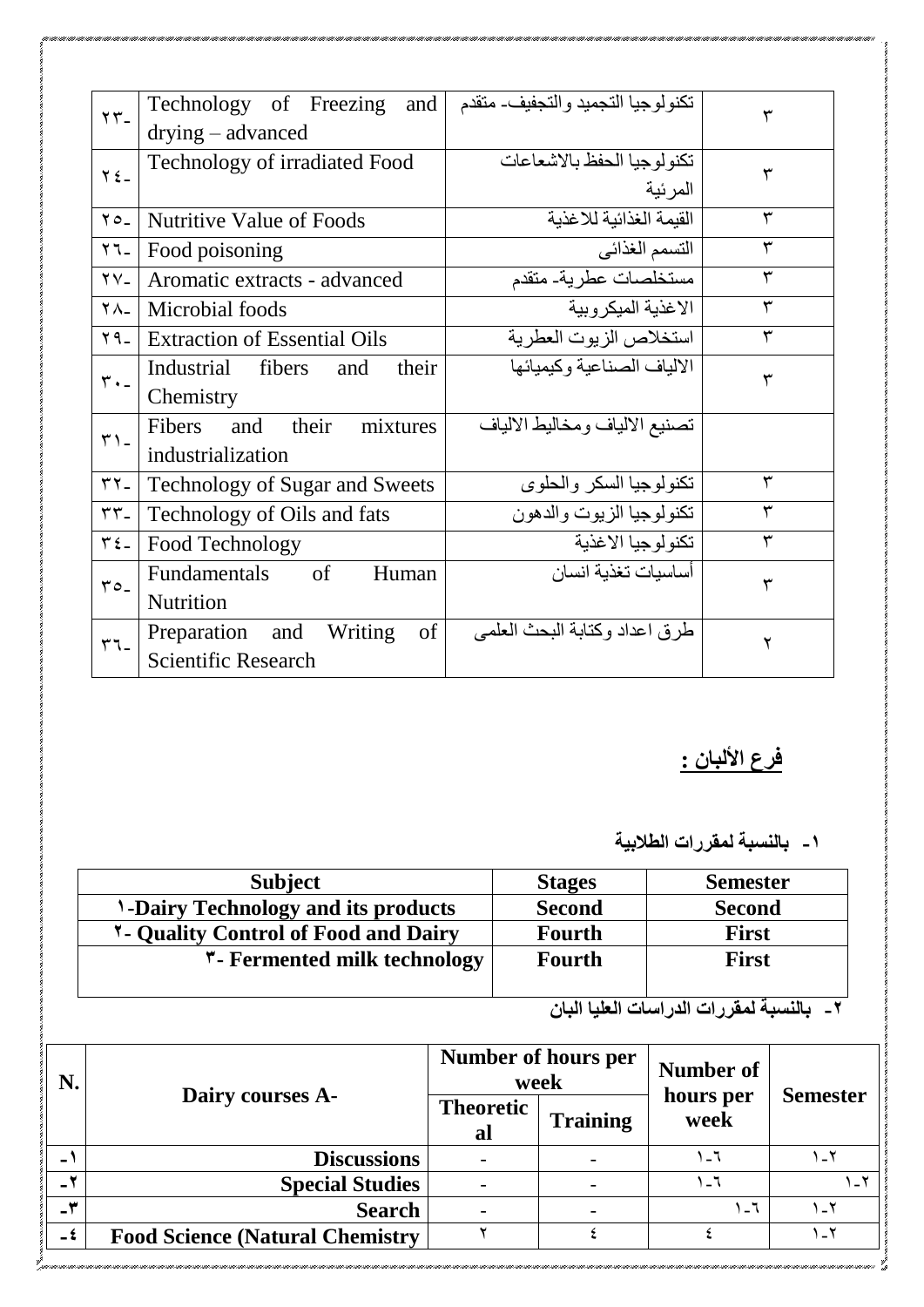|                          | for Milk and Dairy Products)                  |   |   |              |                       |
|--------------------------|-----------------------------------------------|---|---|--------------|-----------------------|
| $\overline{\phantom{a}}$ | <b>Food Science (Chemistry of the</b>         |   |   |              |                       |
|                          | main Lebanese ingredients)                    | ۲ | ٤ | ٤            | $1 - 1$               |
| $-1$                     |                                               |   |   |              |                       |
|                          | Milk microbiology and its                     | ۲ | ź | ٤            | $\lambda$ - $\lambda$ |
| $-\mathsf{V}$            | products                                      |   |   |              |                       |
|                          | <b>Food Science (Chemistry of</b>             | ۲ | ٤ | ٤            | $\lambda$ - $\lambda$ |
|                          | <b>Enzymes and Milk Vitamins)</b><br>advanced |   |   |              |                       |
| ۸۔                       |                                               |   |   |              |                       |
|                          | <b>Functional properties of the main</b>      | ۲ | ٢ | ٣            | $1 - 1$               |
| $-9$                     | milk components                               |   |   |              |                       |
|                          | Milk microbiology and its                     | ۲ | ٤ | ٤            | $\lambda$ - $\lambda$ |
|                          | products-advanced                             |   |   |              |                       |
| -1.                      | Microbiological contamination of              | ۲ | ٤ | ٤            | $1 - 1$               |
|                          | dairy products                                |   |   |              |                       |
| $-11$                    | <b>Technology of dairy products</b>           | ٢ | ٤ | ٤            | $1 - 1$               |
| $-11$                    | <b>Microbial chemical contamination</b>       | ۲ |   |              | $\lambda$ - $\lambda$ |
|                          | of milk and its products                      |   |   |              |                       |
| ۱۳ -                     | Liquid milk and its coefficients              | ٢ | ۲ | ٣            | $1 - 1$               |
| $-1$ ź                   | <b>Chemistry, technology and</b>              |   |   |              |                       |
|                          | microbiology of milk substitutes              | ۲ | ۲ | ٣            | $1 - 1$               |
|                          | and products                                  |   |   |              |                       |
| ه ۱ ـ                    | <b>Role of Biotechnology in Dairy</b>         | ۲ | ۲ | ٣            | $1 - 1$               |
|                          | <b>Industries</b>                             |   |   |              |                       |
| - ۱٦                     | The basics of cheese industry                 | ۲ |   | ٣            | $1 - 1$               |
| $\sqrt{v}$               | <b>Cheese technology- advanced</b>            |   |   |              | $\lambda$ - $\lambda$ |
| ۸ ۱ ـ                    | <b>Technology fatty dairy products</b>        | ۲ |   |              | $\lambda$ - $\lambda$ |
|                          | and ice cream                                 |   |   |              |                       |
| ۹ ۱-                     | <b>Dairy Condensate and Dryer</b>             | ۲ | ۲ | $\mathbf{r}$ | $\lambda$ - $\lambda$ |
| $-7.$                    | <b>Technology of packing, packaging</b>       |   | ٤ | ٤            | $\lambda$ - $\lambda$ |
|                          | and storage of dairy products                 |   |   |              |                       |
| $-71$                    | <b>Technology manufacturing of</b>            | ۲ | ۲ | ٣            | $\lambda$ - $\lambda$ |
|                          | secondary byproducts of milk                  |   |   |              |                       |
| $-77$                    | The basics of the manufacture of              |   | ٤ | ٤            | $\lambda$ - $\lambda$ |
|                          | fermented dairy and starters                  |   |   |              |                       |
| $-77$                    | <b>Quality tests for dairy products</b>       | ۲ |   | ٣            | $\lambda$ - $\lambda$ |
| $-75$                    | The basics of the manufacture of              |   |   |              | $1 - 1$               |
|                          | fatty products and ice cream                  |   |   |              |                       |
| $-70$                    | advanced-Production of milk                   | ۲ |   | ٣            | $1 - 1$               |
| $-11$                    | <b>Health affairs of milk factory</b>         | ٢ |   | ٣            | $1 - 1$               |
| $-7V$                    | The basics of fermented dairy                 |   |   |              | $\lambda$ - $\lambda$ |
|                          | industry and starters                         | ۲ | ٤ | ٤            |                       |
| $-70$                    | <b>Food Science (dairy plant</b>              |   |   |              | $1 - 1$               |
|                          | planning)                                     | ۲ |   |              |                       |
| $-79$                    | Dairy and human nutrition                     | ۲ |   |              | $1 - 7$               |
| $-\mathbf{r}$ .          | <b>Food Science (Methods of Milk</b>          | ۲ |   |              | $\lambda$ - $\lambda$ |
|                          |                                               |   |   |              |                       |